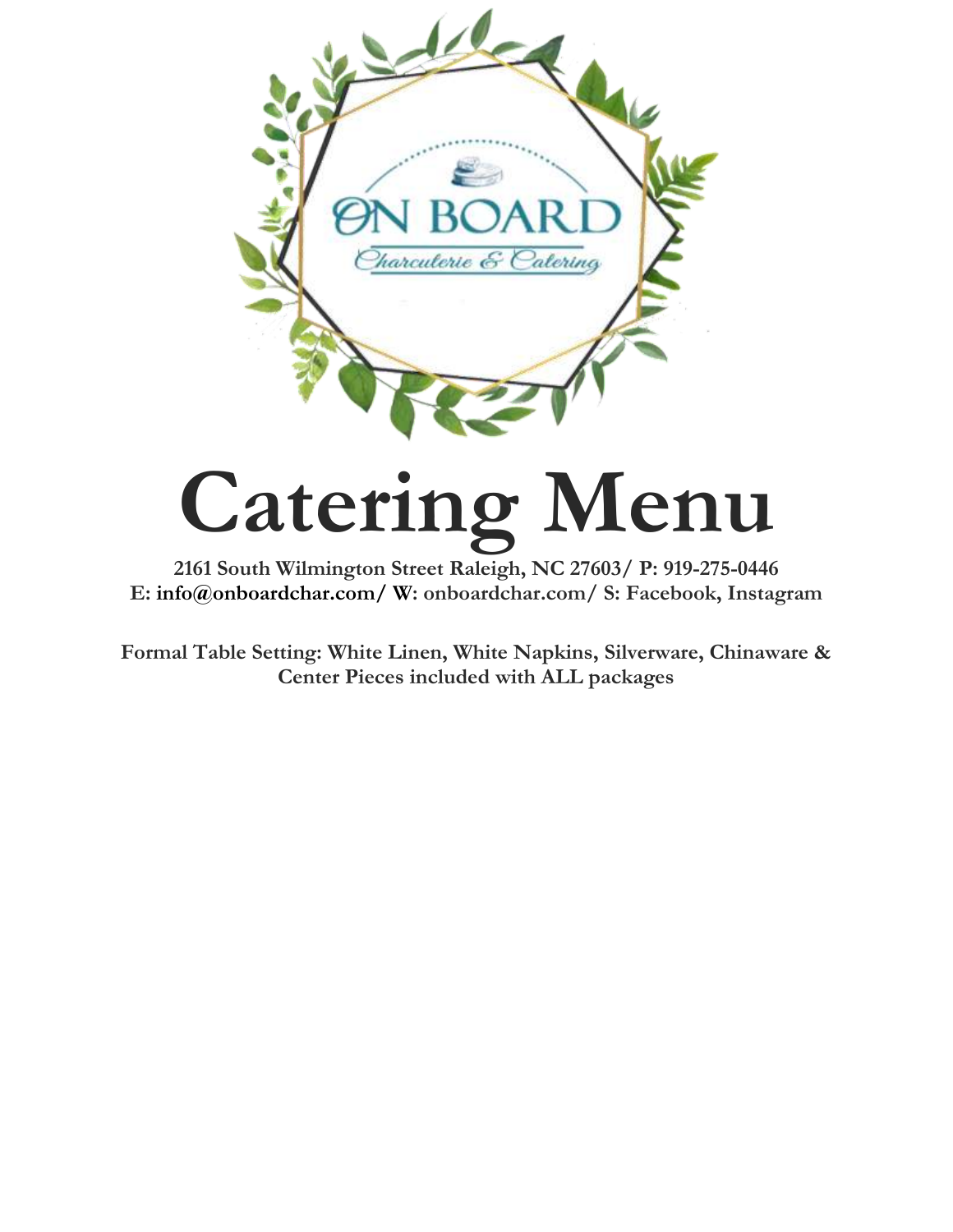

#### **Create Your Catering Menu & Set Your Price**

**25 guests minimum**

\*Catering prices are subject to change. Please consult with a catering specialist for current prices



**Salad 1 Meat 1 Side Bread Beverages**

## **\$45++**

**1 Hors d'oeuvres (hot or cold) Salad 1 Meat 2 Sides Bread Beverage**

## **\$45++**

**5 Hors d'oeuvres Stations (hot or cold)**

.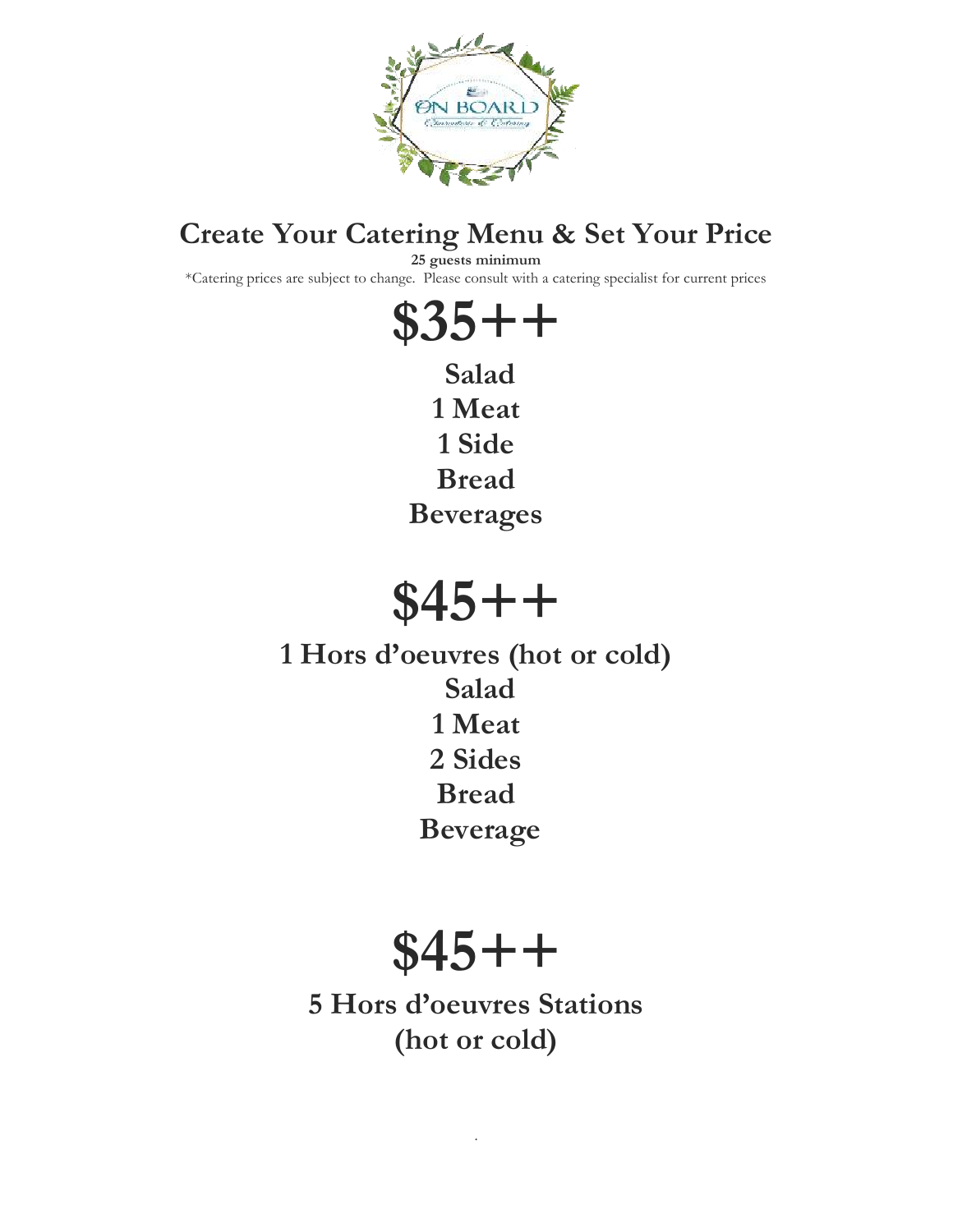

### **Create Your Catering Menu & Set Your Price**

**25 guests minimum**

\*Catering prices are subject to change. Please consult with a catering specialist for current prices

## **\$50++**

**Salad 2 Meats 2 Sides Bread Beverages**

## **\$55++**

**1 Hors d'oeuvres (hot or cold) Salad 2 Meat 2 Sides Bread Beverage**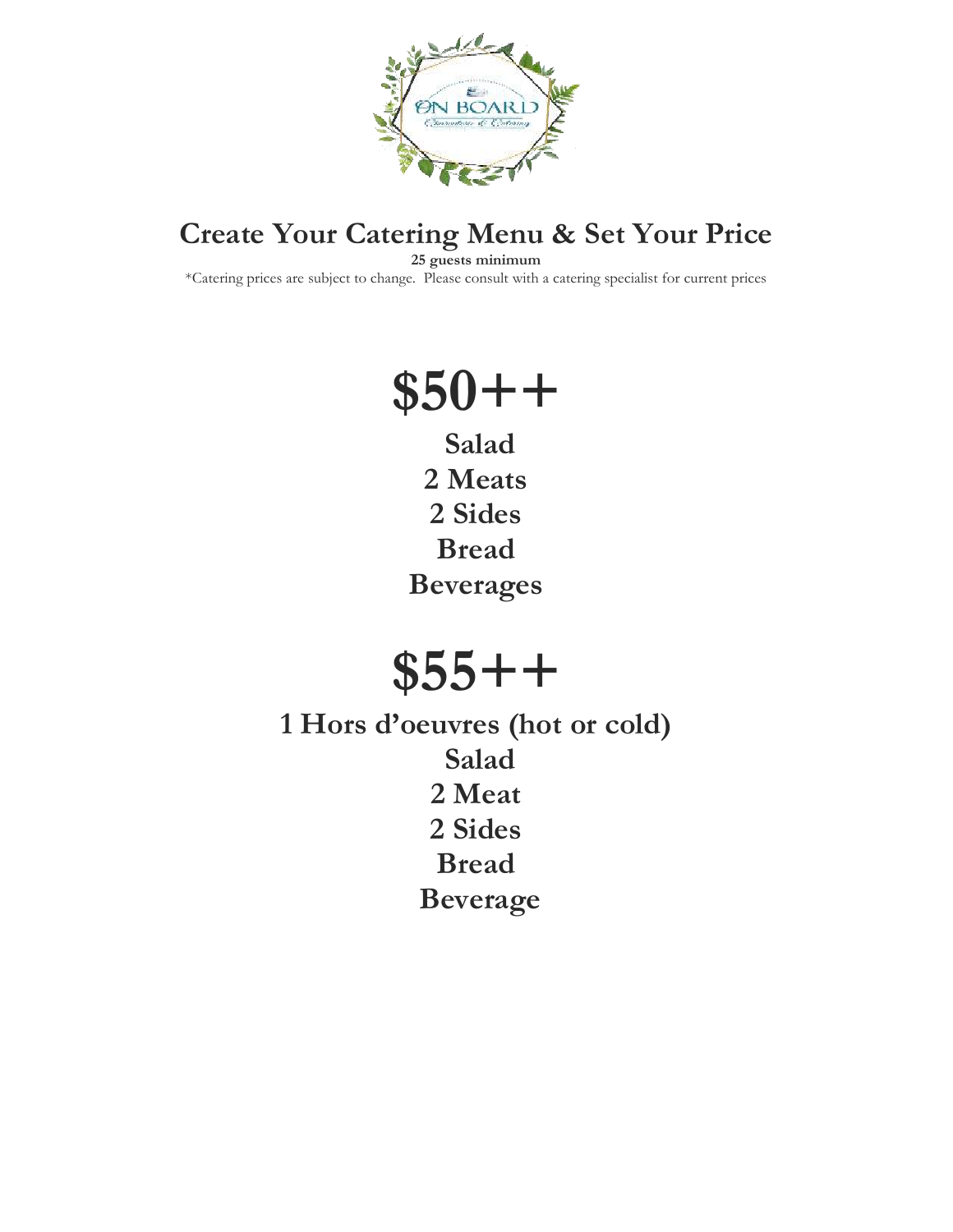

## **Cold Hors D'oeuvres**

**Chips w/Salsa & Avocado Deviled Eggs Crab Dip with Pita Chips Assorted Cheeses & Cracker Display Fruit Display and Strawberry Yogurt Dip Vegetable Crudités Tomato, Basil and Mozzarella Antipasto Platter Grilled Eggplant Cheese Fundo Cocktail Sandwiches** -Choice of Ham, Tuna or Turkey **California Rolls Fresh Guacamole and Tortilla Chips Pâté with Garlic Toast Bruschetta w/ Caviar Hummus** 

|                                            | Additional |
|--------------------------------------------|------------|
| <b>Blue Cheese Roast Beef &amp; Capers</b> | \$2        |
| <b>Shrimp Cocktail</b>                     | \$5        |
| Calamari                                   | \$5        |
| <b>Seared Tuna</b>                         | \$6        |
| Oysters                                    | \$7        |
|                                            |            |
| <b>Charcuterie Grazin' Table</b>           |            |

-imported cheeses, cured meats, breads, crackers, fresh fruit, vegetables, nuts, spreads & jams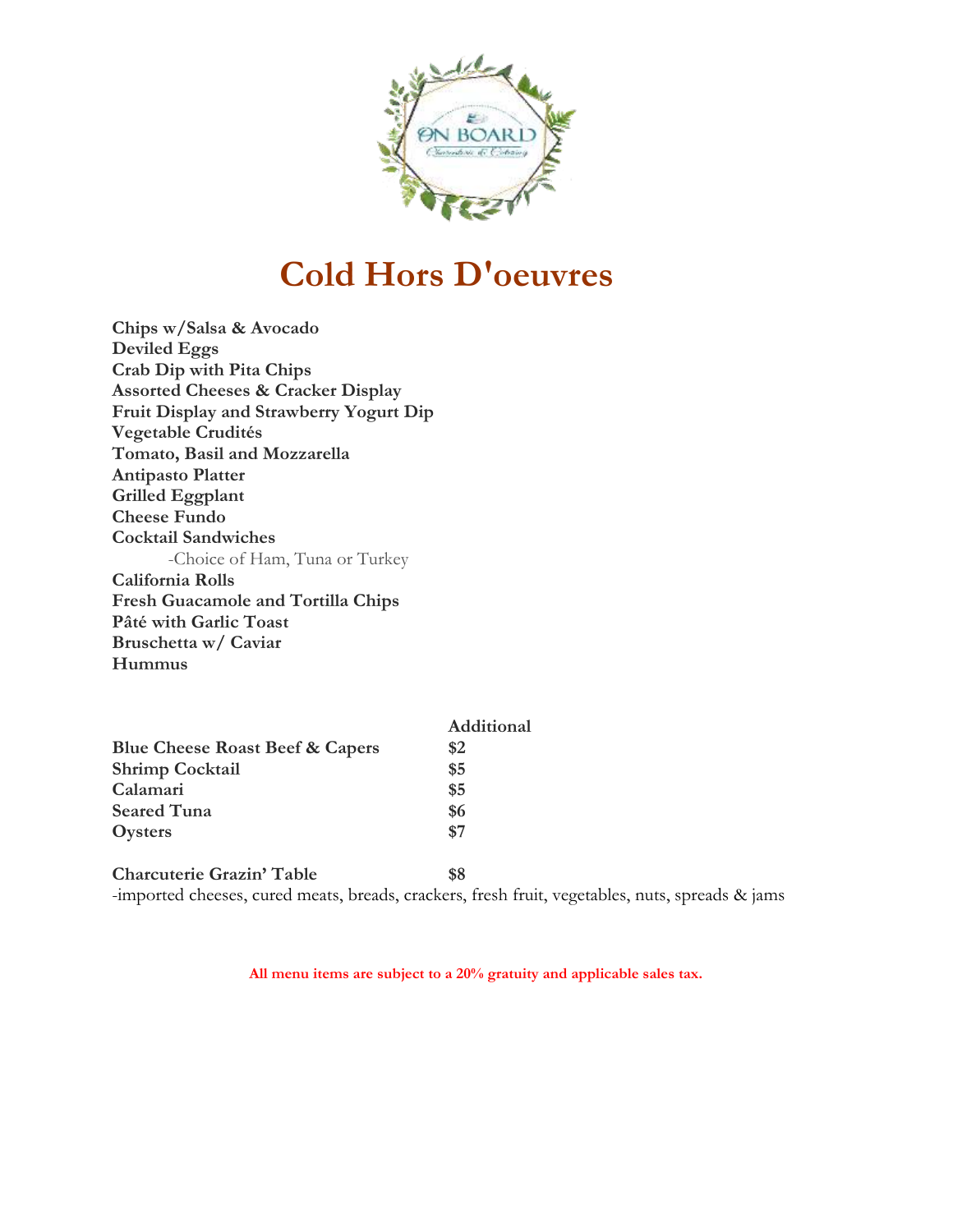

## **Hot Hors D'oeuvres**

| Warm Pumpernickel Bread and Spinach Dip            |
|----------------------------------------------------|
| <b>Salmon Croquettes</b>                           |
| Grilled Portabella Mushrooms with Parmesan Cheese  |
| <b>Spring Rolls</b>                                |
| <b>Petite Quiche</b>                               |
| <b>Swedish Meatballs</b>                           |
| <b>BBQ</b> Meatballs                               |
| <b>Chicken Tenders</b>                             |
| <b>Sesame Chicken Skewers</b>                      |
| <b>Franks in a Blanket</b>                         |
| Spanakopita                                        |
| <b>Baked Brie</b>                                  |
| <b>Steamed Dumplings</b>                           |
| <b>Wingettes</b> - Choice of Buffalo, BBQ or Fried |
|                                                    |

| Goat Cheese & Roasted Pepper Crostini \$2 additional |     |
|------------------------------------------------------|-----|
| <b>W/Caramelized Onions</b>                          |     |
| <b>Petite Crab Cakes</b>                             | \$2 |
| <b>Chicken/Beef Kabobs</b>                           | \$2 |
| <b>Crab Stuffed Mushroom Caps</b>                    | \$3 |
| Crispy Asparagus & Lump Crab Meat                    | \$2 |
| <b>Coconut Shrimp</b>                                | \$3 |
| <b>Fried Shrimp</b>                                  | \$3 |
| <b>BBQ Shrimp Skewers</b>                            | \$3 |
| <b>Bacon Wrapped Scallops</b>                        | \$3 |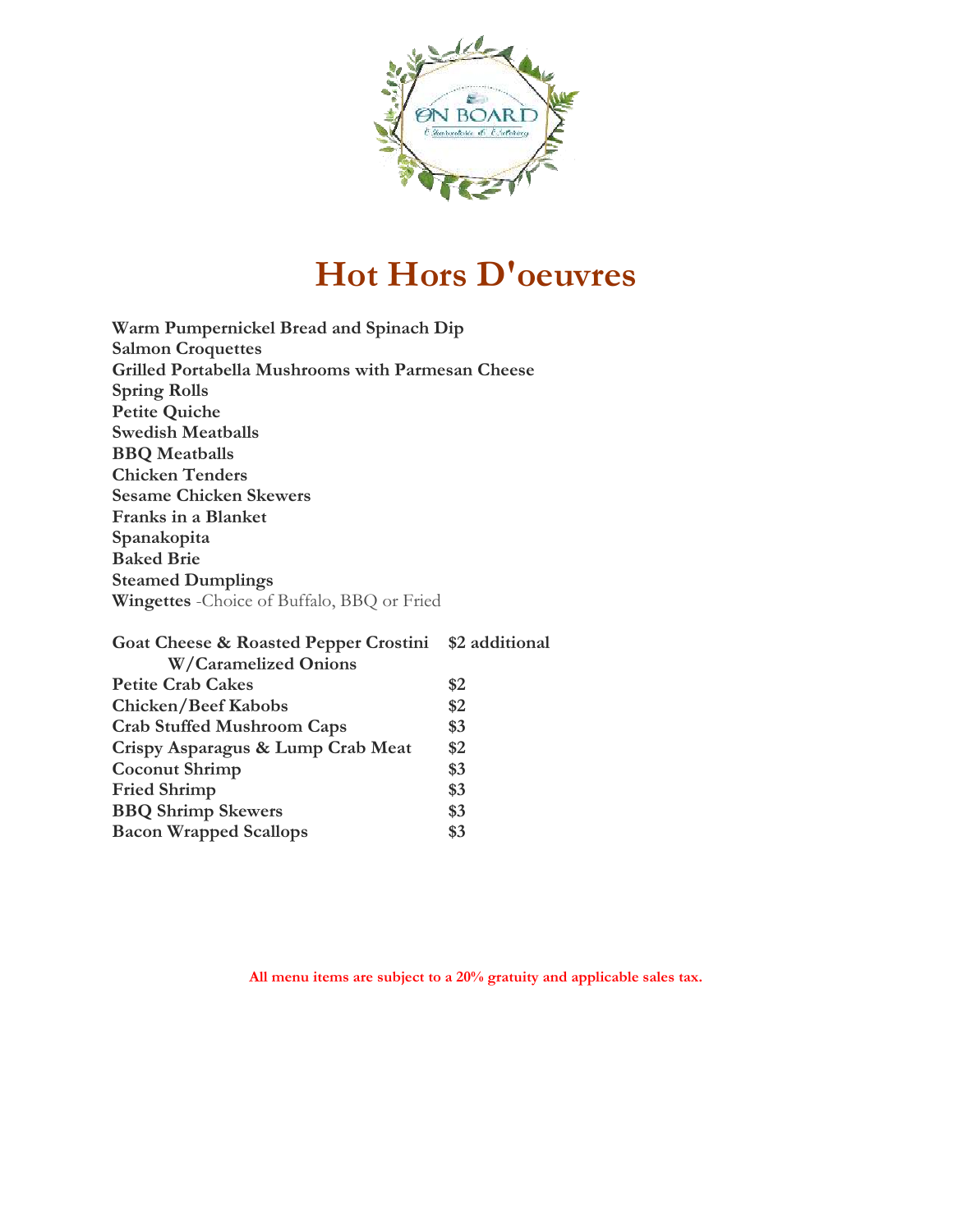

## **Salads**

**Caesar Salad Greek Salad House Salad Pasta Salad Fruit Salad Spinach Salad Broccoli Salad Fruit Salad Kale, Cranberry, Apple, Almonds**

## **Poultry**

| Chicken: Jerk, Curry, BBQ, Herbed Baked, Blackened, Teriyaki, Bourbon, Orange Glazed, |                |
|---------------------------------------------------------------------------------------|----------------|
| Pesto, Fried or Smothered                                                             |                |
| <b>Fried Wings</b>                                                                    |                |
| <b>Baked or Fried Turkey</b>                                                          |                |
| Turkey Wings (Baked or Fried)                                                         |                |
| Chicken, Broccoli & Cheddar Quiche                                                    |                |
| Turkey Lasagna                                                                        |                |
| Lemon Buttered Chicken w/Feta Cheese                                                  |                |
| <b>Chicken Parmesan</b>                                                               |                |
| Chicken & Broccoli Fettuccini                                                         |                |
| <b>Pesto Chicken Fettuccini</b>                                                       |                |
| Chicken Marcella                                                                      |                |
| Chicken Piccata w/Capers (lemon butter & cappers                                      |                |
| Chicken Cordon Bleu (stuffed swiss cheese & Canadian ham                              | \$2 additional |
| Grilled Chicken Oscar (cream sauce w/lump crab meat)                                  | \$2            |
| Chicken Florentine (butter cream sauce & spinach                                      | \$3            |
| <b>Cornish Hen</b>                                                                    | \$4            |
| <b>Roast Duckling</b>                                                                 | \$7            |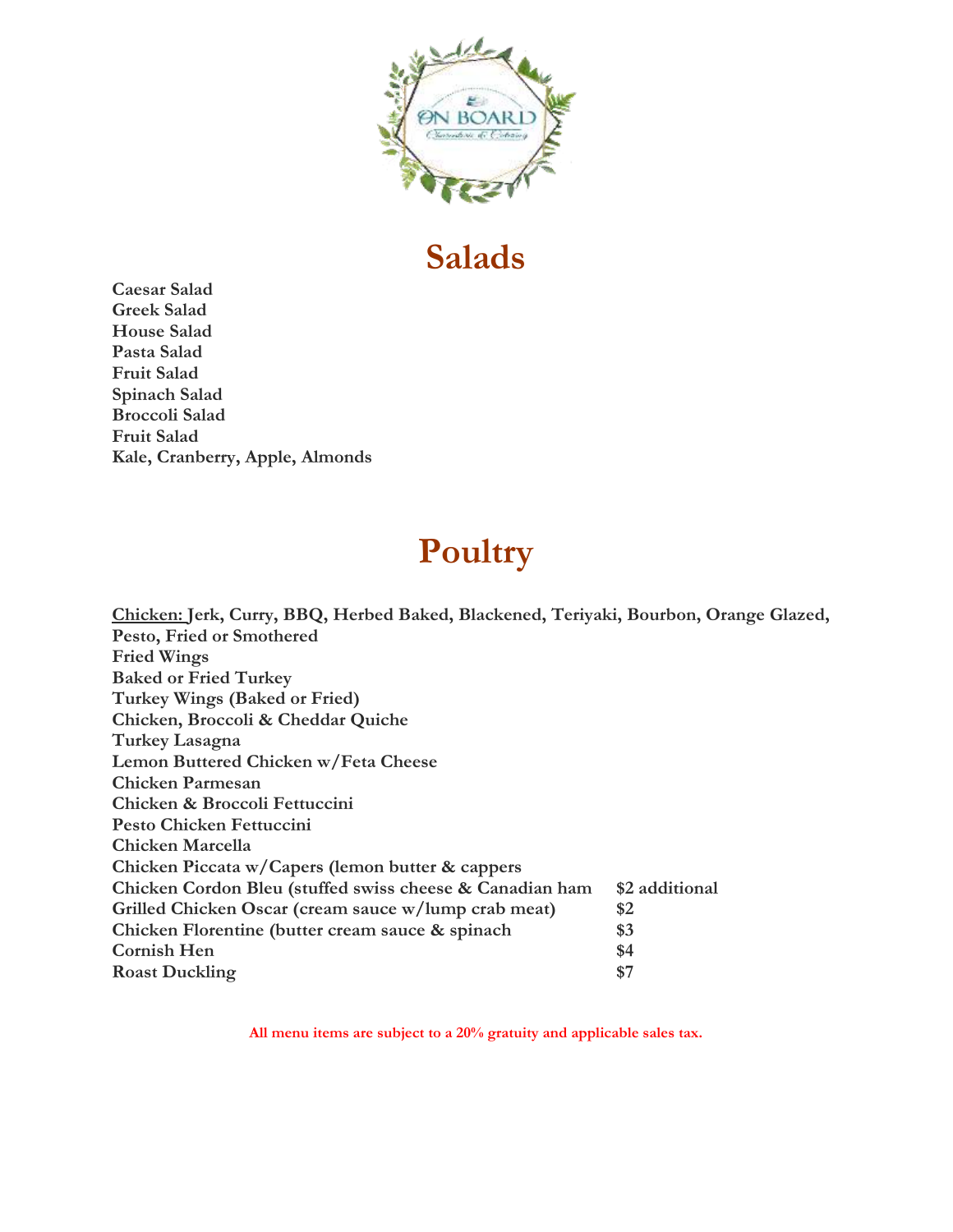

## **Pork**

**Savory Pork Chops Ham, Bacon & Swiss Quiche Honey Glazed Ham Carolina Pulled Pork Smothered Pork Chops**

| <b>Pork Tenderloin</b>            | \$4 additional |
|-----------------------------------|----------------|
| <b>BBQ</b> Ribs                   | \$4            |
| Italian Sausage & Shrimp          |                |
| W/Marinara & Creamy Alfredo Sauce | \$4            |

## **Vegetarian**

**Three Cheese Ravioli Stuffed Shells Manicotti Vegetarian Shepherd Pie Mushroom Wellington w/Rosemary and Pecans Vegetarian Lasagna Butternut and Potato Curry Pot Mushroom Stroganoff Southwest Vegetarian Stuffed Peppers Vegetarian Gumbo Tofu Veggie Stir Fry Vegan Jambalaya Tuscan Vegetarian Pasta Herbed Potato, Asparagus & Chickpea Eggplant Parmesan Spaghetti & Vegetarian Meatballs Vegetarian Salisbury Steak**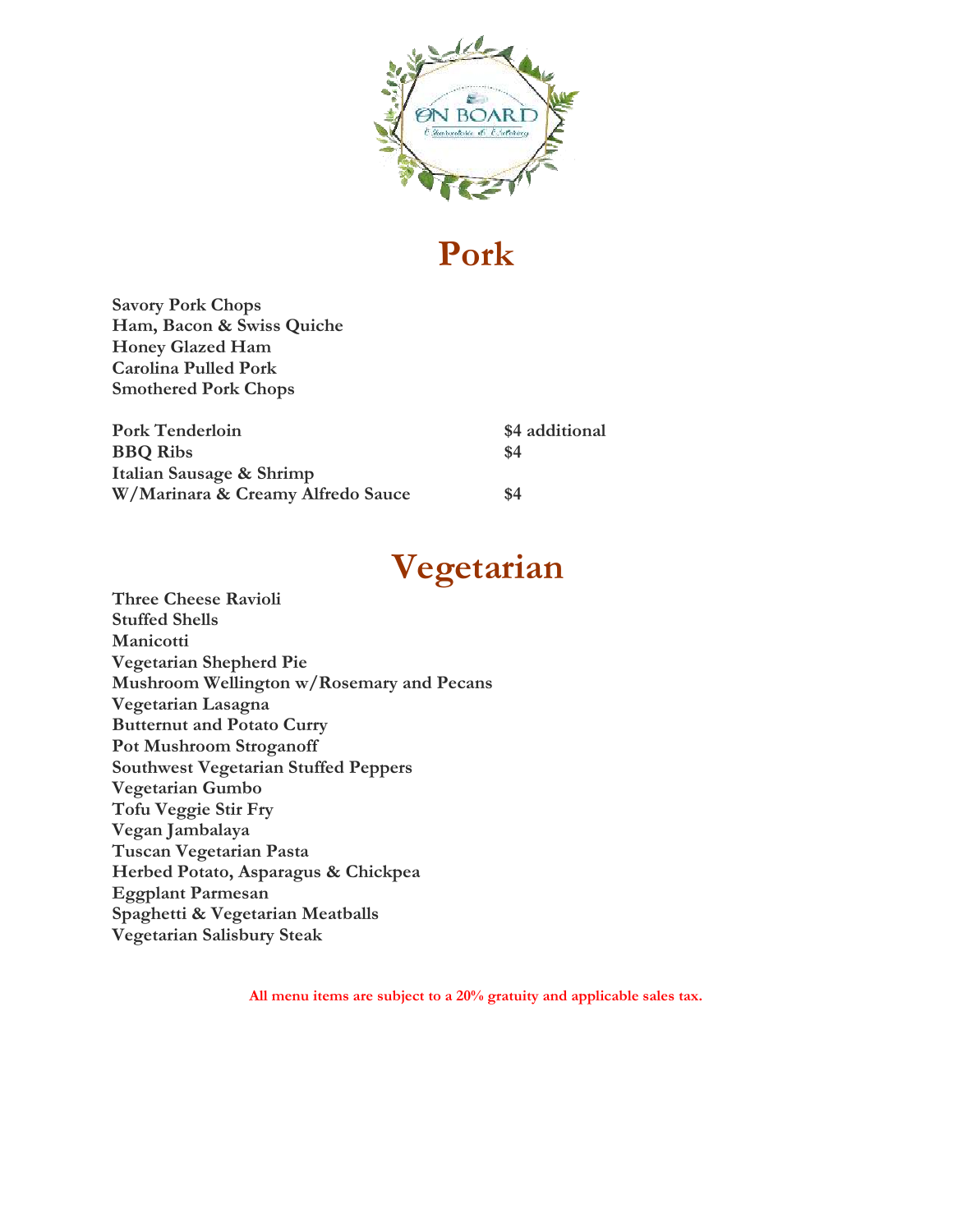

## **Seafood**

| Tilapia (Blackened, Cajun, Fried or Grilled) |                |
|----------------------------------------------|----------------|
| <b>COD</b>                                   |                |
| Flounder                                     |                |
| <b>Lemon Butter Cream Salmon</b>             |                |
| Shrimp w/Bourbon & Mushroom                  |                |
| <b>Creamy Alfredo</b>                        |                |
| Shrimp (Curry, Fried, Cajun, Blackened)      |                |
| Shrimp & Grits                               |                |
| Shrimp Scampi w/ Angel Hair                  |                |
| Grilled Mahi Mahi                            | \$4 additional |
| Seared Ahi Tuna                              | \$4            |
| <b>Seafood Newburg</b>                       | \$4            |
| <b>Lump Crab Cakes</b>                       | \$5            |
| <b>Lemon Butter Bass</b>                     | \$5            |
| <b>Red Snapper</b>                           | \$5            |
| New Orleans Seafood Jambalaya                | \$5            |
| Paella                                       | \$10           |
| <b>Lobster Tails</b>                         | \$15           |

## **Beef**

**Salisbury Steak Meatloaf Stuffed Bell Peppers Spaghetti & Meatballs Meat Lasagna Beef Stroganoff Roast Beef**

| London Broil                       | \$2 additional |
|------------------------------------|----------------|
| Ox Tails                           | \$4            |
| <b>Lamb Dish, Smothered Onions</b> | \$4            |
| <b>Beef Burgundy Tenderloin</b>    | \$4            |
| <b>Smoked Beef Brisket</b>         | \$6            |
| Prime Rib au jus                   | \$10           |
| <b>Sirloin Steak covered</b>       | \$10           |
| W/Sautéed mushroom sauce           |                |
| <b>Roasted Filet Mignon</b>        | \$15           |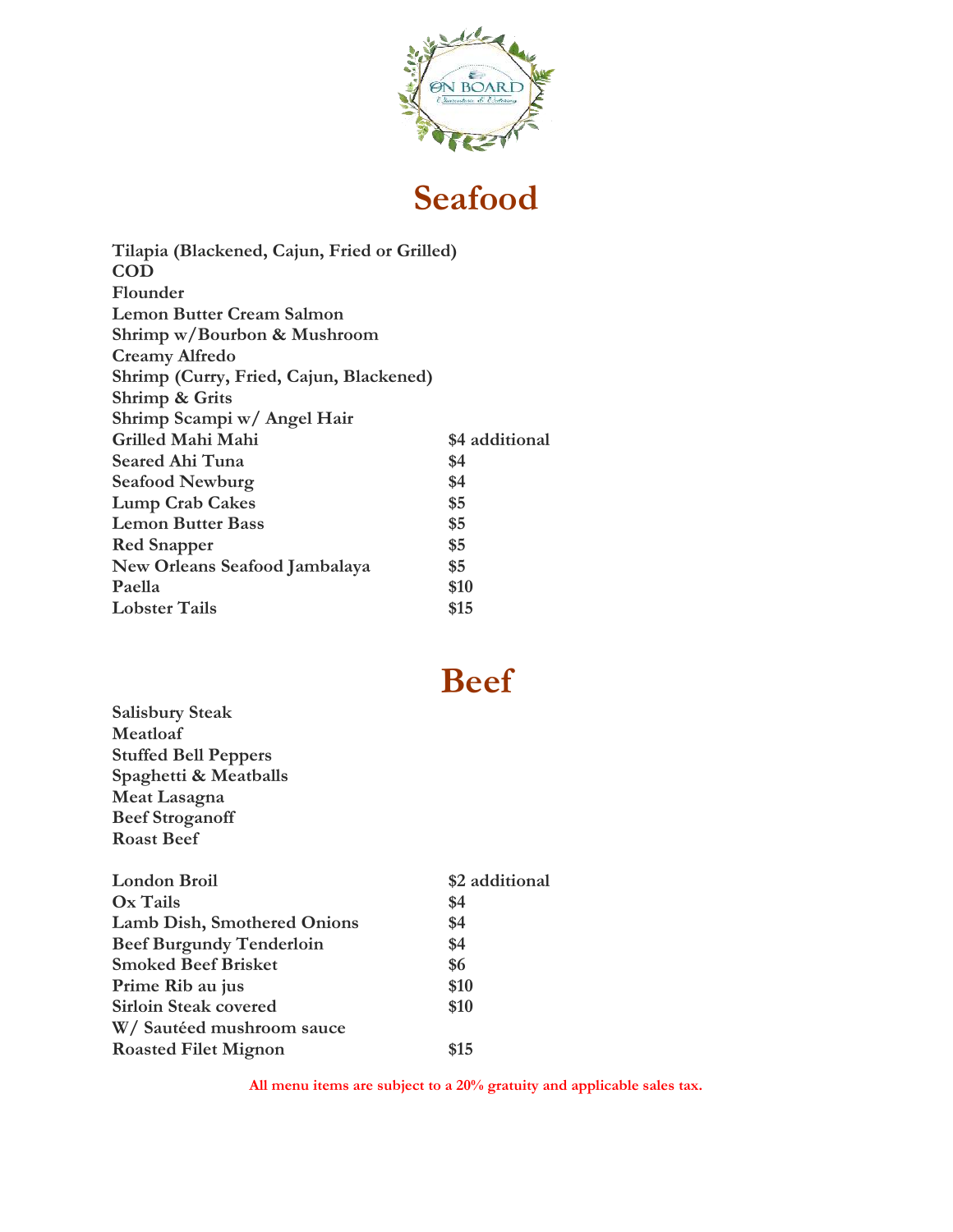

### **Sides**

**Mixed Vegetables (Zucchini, Squash, Onions, Mushroom) Rice Pilaf Green Beans Sweet Corn White Rice Steamed Cabbage Asparagus Corn on the Cob Couscous Broccoli Corn and Butter Bean Succotash Grilled Spinach Fried Okra Braised Red Cabbage Potato Au Gratin Glazed Carrots Sweet Potato Soufflé Roasted Red Potatoes Candied Yams Macaroni & Cheese Collard Greens Potato Salad Macaroni Salad Green Bean Casserole Homemade Creamy Mash Potatoes**

## **Beverages**

**Homemade Ice tea Homemade Lemonade Homemade Fruit Punch Flavored Tea & Lemonade** -Choice of Strawberry, Raspberry or Pomegranate **Orange Citrus Punch Assorted Sodas (coke, diet coke, sprite) Bottled Water**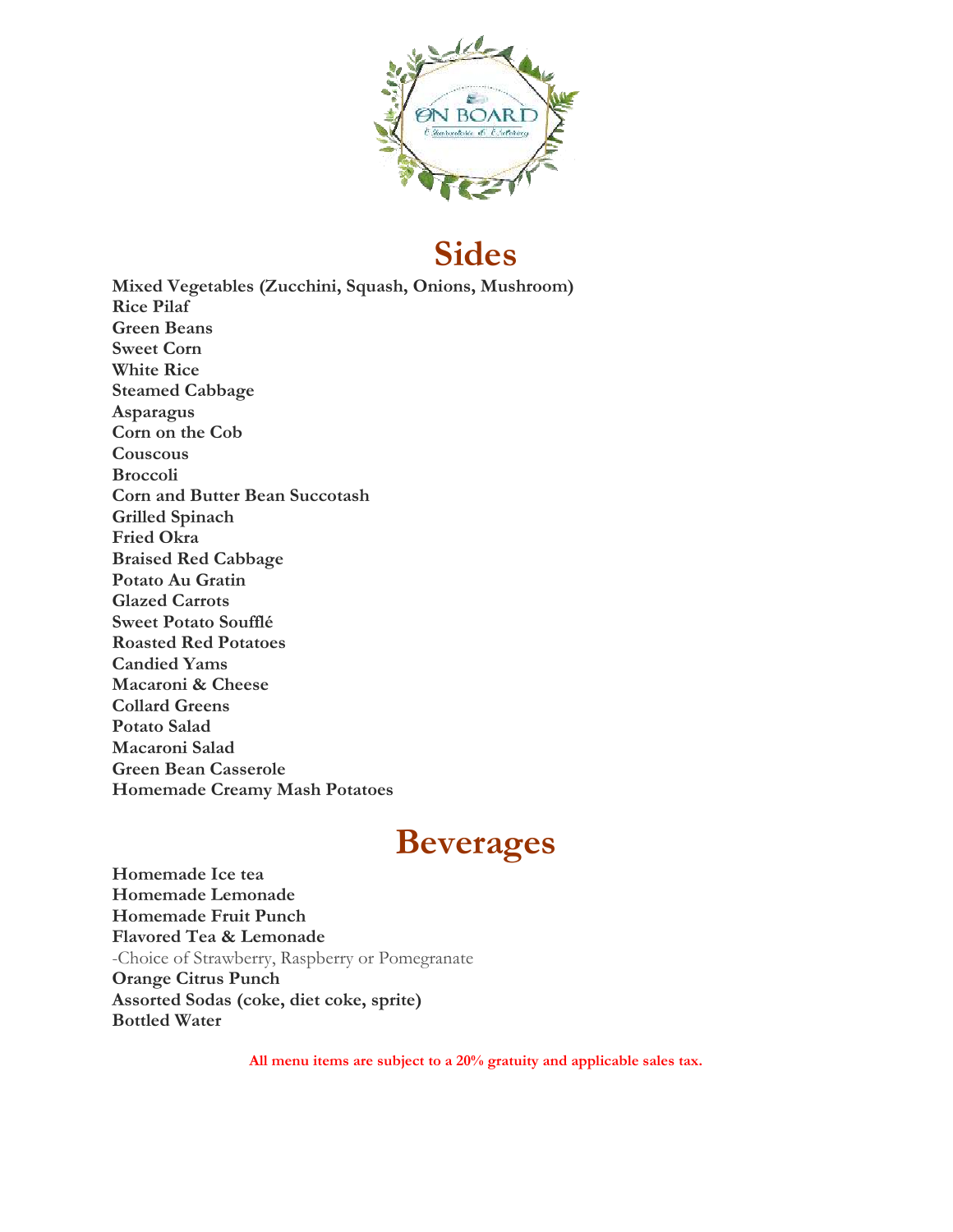

## **Bread**

**Cornbread Buttered Dinner Rolls Italian Bread Pita Bread**

### **Pasta Station \$29 pp**

**Salads (choose 1) Caesar Salad House Salad Pasta Salad**

**Pastas (choose 2) Fettuccini Bow Tie Penne Spaghetti Stuff Shells w/Mariana sauce Cheese Tortellini**

**Sauces (choose 2) Mariana Creamy Parmesan Alfredo Garlic Butter**

**Meats (choose 2) Chicken Meatball Italian Sausage Lasagna (veggie, turkey or beef) Shrimp Additional \$6** Scallops **Additional \$6**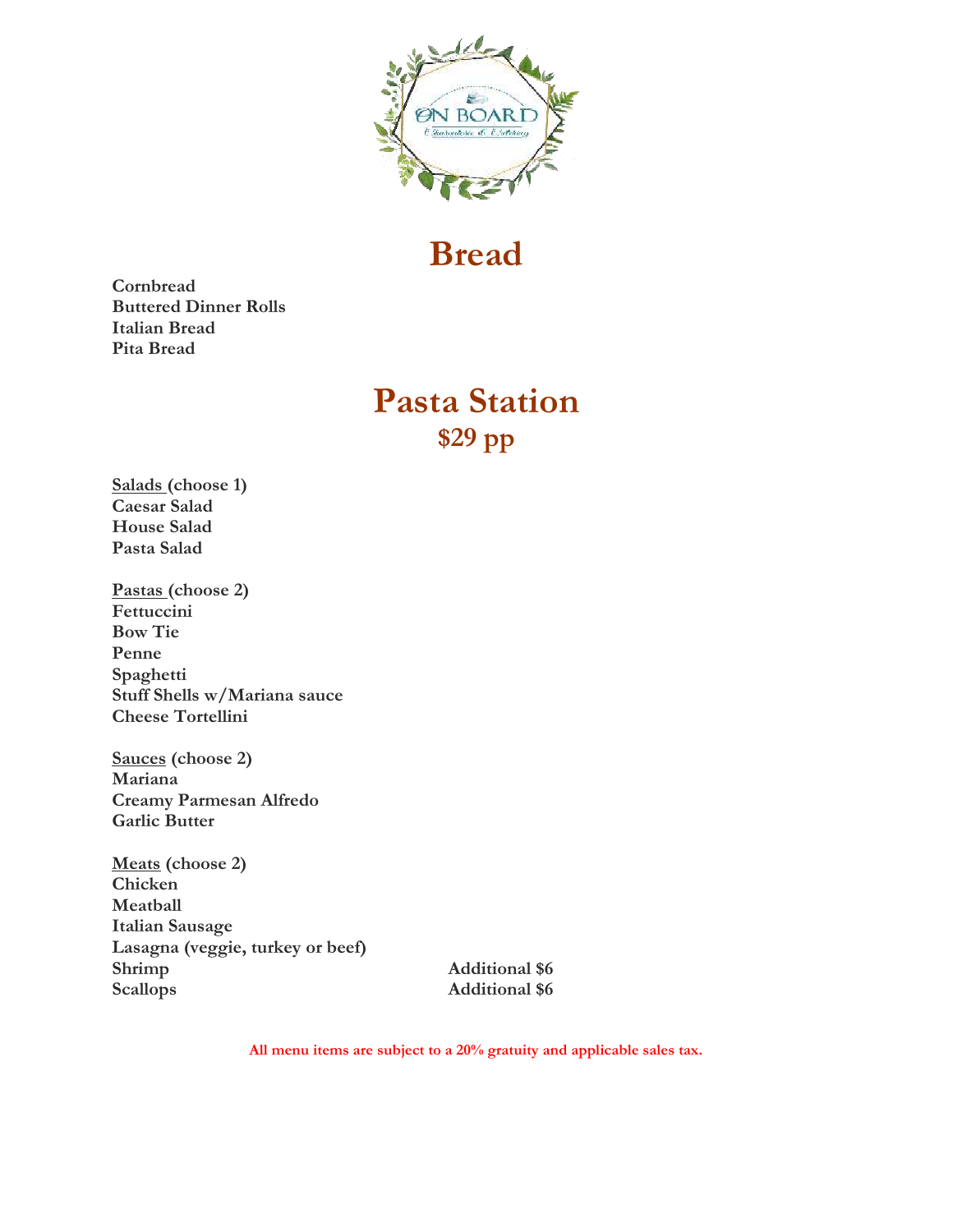

## **Seafood Station**

**\*Priced per person. Minimum of 25 ppl guests. Must accompanied by a buffet or hors d'oeuvres station.** 

| <b>Fresh Oyster Bar</b>         | \$15 |
|---------------------------------|------|
| <b>Shrimp Cocktail</b>          | \$15 |
| <b>Steamed Mussels or Clams</b> | \$15 |

## **Carving Station**

**\*Priced per person. A Chef Attendant fee \$100 will apply. Minimum of 25 ppl guests. Must accompanied by a buffet or hors d'oeuvres station. Includes Mini Rolls & Gourmet Condiments.**

| <b>Turkey Breast</b>     | \$7  |
|--------------------------|------|
| Virginia Ham             | \$8  |
| <b>Roast Beef</b>        | \$10 |
| <b>Pork Lion</b>         | \$10 |
| <b>Prime Rib or Beef</b> | \$12 |

## **Potato Station**

#### **\$10pp**

**Minimum of 25 ppl guests. Must accompanied by a buffet or hors d'oeuvres station** 

**Mash Potato Martini Bar w/ toppings**

**Baked Potato w/toppings**

**Ingredients: tomatoes, chives, cheddar cheese, broccoli, onions, sour cream, bacon, butter, chili**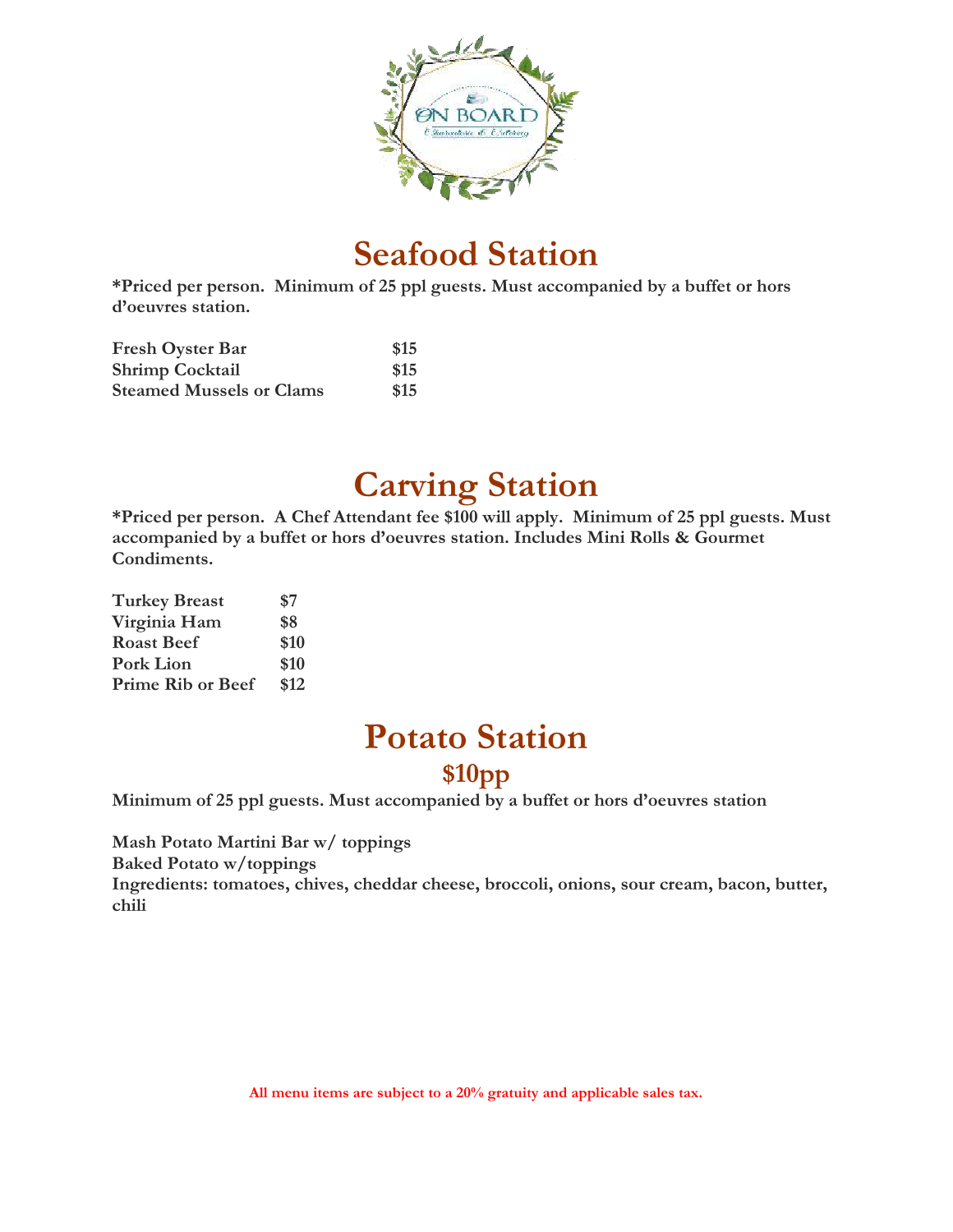

### **Dessert \$4pp**

**Peach Cobbler \*Chocolate Mousse \*Strawberry Shortcake Banana Pudding Brownie Petite Desserts Assorted Cookies Cup Cakes Chocolate Truffles Coffee Macaroon- Assorted Flavors**

|                                       | Additional |
|---------------------------------------|------------|
| <b>Chocolate Cake</b>                 | \$1        |
| <b>Classic Carrot Cake</b>            | \$1        |
| <b>Key Lime Pie</b>                   | \$1        |
| <b>New York Cheesecake</b>            | \$2        |
| <b>Chocolate covered Strawberries</b> | \$3        |

## **Ice Cream Station \$6 pp**

**Ice Cream: Vanilla, Chocolate, Flavor of Choice Toppings: rainbow & chocolate, sprinkles, peanut butter, chocolate syrup, caramel syrup, whip cream, M&M's, peanut butter cups, gummy bears, Oreo cookies Served: waffle bowls, cones, bowls & cups,** 

### **Candy Station \$7 pp**

**Served in Assorted Decorative Glass Bowls Choice of Theme Color Serve up 15 Assorted Candies**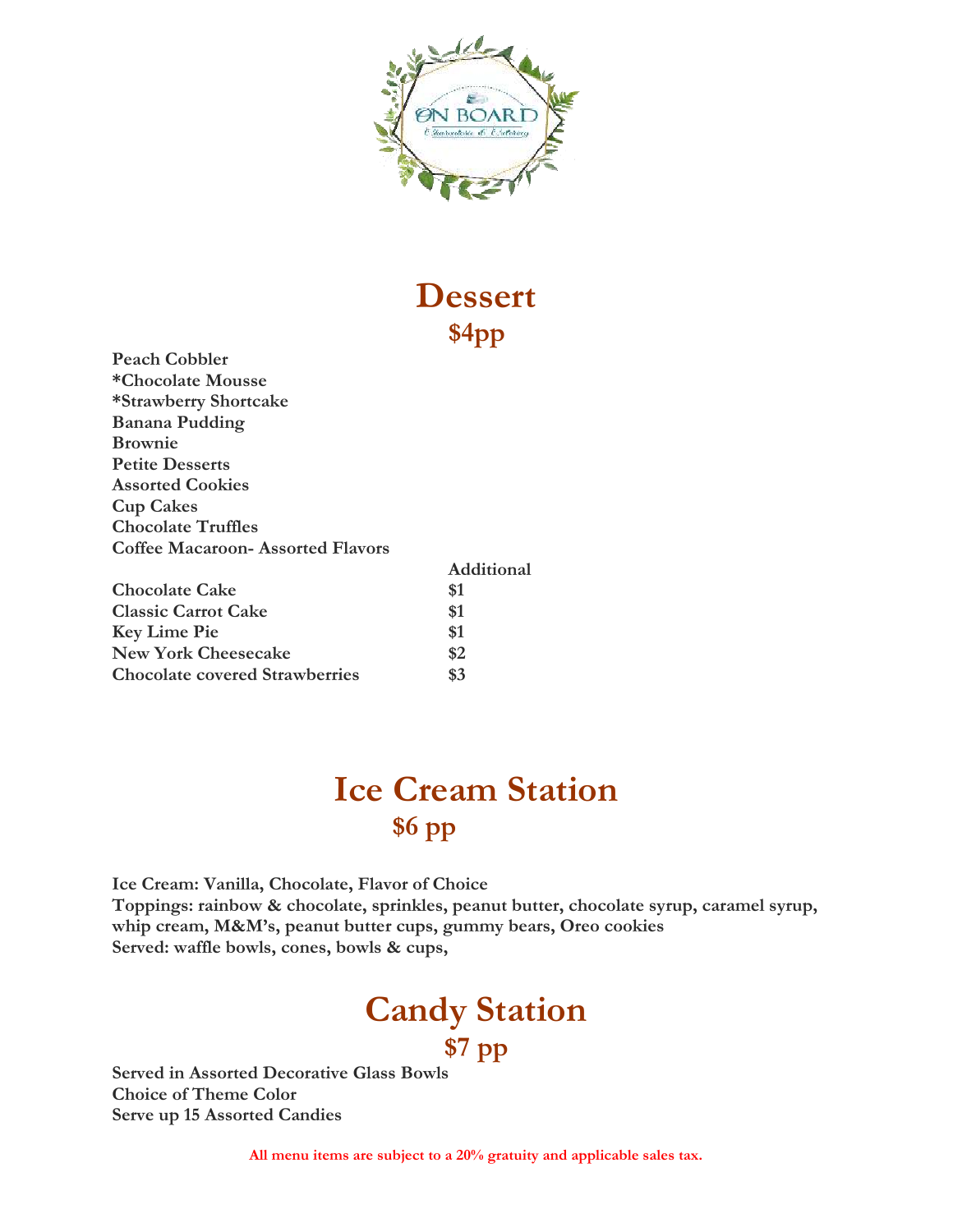

## **Impeccable Service**

**Buffet (1 server per 25 guests) Plated & Family Style (1 server per 20 guests) T.I.P. (serve alcohol training & certified) Serv-Safe Certified (food handling certification)**

## **Kitchen Staff**

#### **\$25++ per hour**

**Kitchen Staff needed when event is outside, stations, tent event, prep area created specifically for this event, food items selected need to cook at event location and/or plated. Certified: serv-safe (health department)**

## **Servers**

#### **\$20++ per hour**

**3 hrs. minimum breakfast events 5 hrs. minimum lunch/brunch events 10 hrs. minimum dinner/wedding receptions** 

## **Bartenders**

#### **\$25++ per hour**

**Bartender (1 server per 50 guests) 5 hrs. minimum lunch/brunch events 10 hrs. minimum dinner/wedding receptions** 

#### **Bar Set-up \$100++**

**On Board is responsible for staffing and bar set up: bar, cups, ALL glasses, napkins, straws, garnish, sodas, juice and ice and other items to serve alcoholic beverage.**

**\$100 per 50 people** 

**Bar set-up fee waiver when On Board Catering & Events provides alcoholic beverages Bar set-up fees apply to client providing alcoholic beverages with one day permit**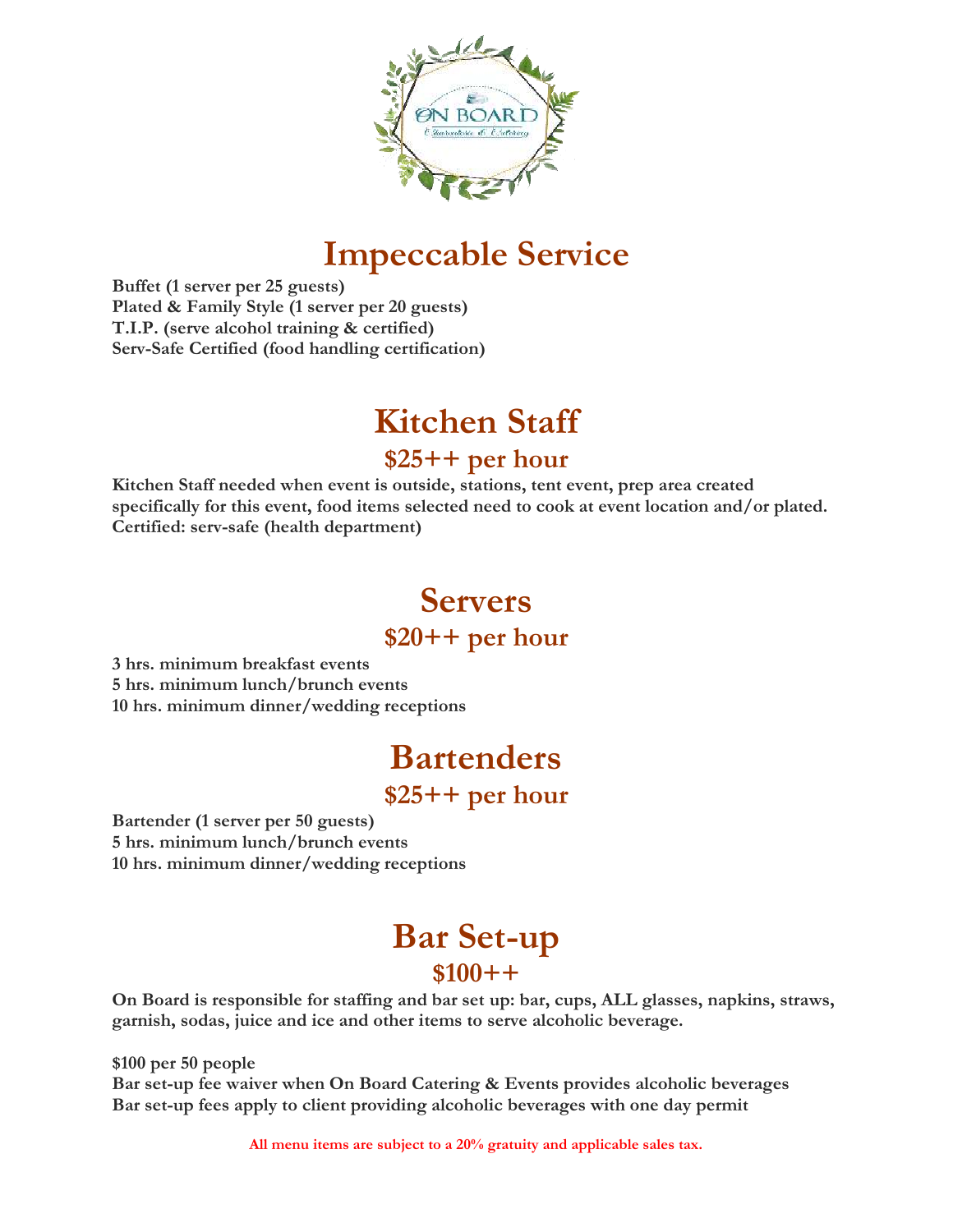

## **Host Bar Packages**

**Beer, Wine & Soda**

**Subject to current sales tax and 20% service charge. Bar minimum \$600++ per 50 people Not including bartending fee \$25++ per hour Bar set-up fee waiver Select House or Premium Package**

#### **HOST BAR INCLUDES**

**1 Specialty alcoholic beverage (i.e. mimosa, sangria) 6 beer selections of 2 domestic, 2 import, 2 local beer 2 wine selections of 1 red wine & 1 white wine**

#### **HOST BAR PRICING**

| Soda                   | 2                   |
|------------------------|---------------------|
| <b>Domestic Beer</b>   | 4                   |
| <b>Imported Beer</b>   | 5                   |
| <b>Local Beer</b>      | 5                   |
| <b>House Wine</b>      | 6                   |
| <b>Premium Wine</b>    | 9                   |
| Champagne              | <b>Market Price</b> |
| <b>House Liquor</b>    | 6                   |
| Premium Liquor         | 8                   |
| <b>Superior Liquor</b> | 10                  |
| <b>Superior Wine</b>   | 12                  |

**We are happy to accommodate special requests. Ask us to create a signature drink or order your favorite beer, wine or liquor.**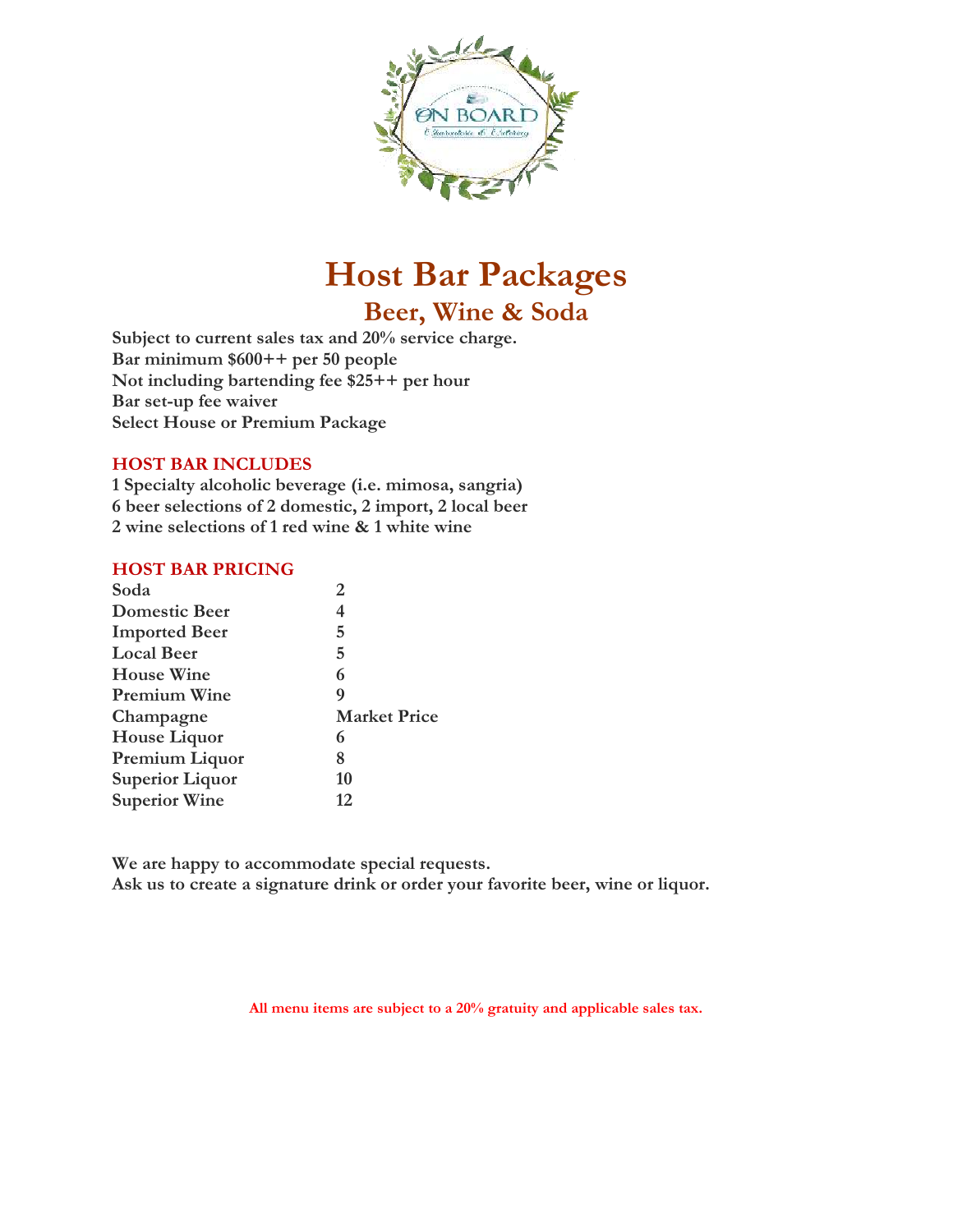

#### **DOMESTIC BEER**

**Budweiser, Bud Light, Coors Light, Miller Lite, Michelob, Ultra**

#### **IMPORTED BEER**

**Amstel Light, Angry Orchard, Corona Extra, Corona Light, Dos Especial Lager, Heineken, Samuel Adams, Newcastle, Yuengling, Blue Moon, Fat Tire, Stella Artois**

#### **LOCAL BEER**

**Varies Seasonally from the following Breweries: Big Boss Brewery, Bold Rock Brewery, Carolina Brewing Company, Fortnight, Foothills, Red Oak**

#### **HOUSE WINE**

**Canyon Road Varietal- Chardonnay, Pinot Grigio, Sauvignon Blanc, Moscato, White Zinfandel, Merlot, Cabernet Sauvignon, Pinot Noir**

#### **HOUSE LIQUOR**

**Smirnoff Vodka, New Amsterdam Gin, Bacardi Superior Rum, Sauza Tequila, Jim Beam Bourbon, Seagram's 7 Blended Whiskey, J&B Rare Scotch Blend**

#### **PREMIUM WINE**

**William Hill Chardonnay, OKO Pinot Grigio, 14 Hands Cabernet Sauvignon, 14 Hands Merlot, IQ Riesling, Oyster Bay Sauvignon Blanc, Le Grande Pinot Noir**

#### **PREMIUM LIQUOR**

**Absolut Vodka, Tanqueray Gin, Beefeater, Captain Morgan Spiced Rum, Jose Cuervo Tequila, Crown Royal Bourbon, Jack Daniel's Blended Whiskey, Maker's Mark, Dewar's Scotch, Bailey's Irish Cream, Kahlua, Jameson's Irish Whiskey**

#### **SUPERIOR WINE**

**On Board Catering & Events work with Drink, located on Glenwood Ave Raleigh, NC**

#### **SUPERIOR LIQUOR**

**Grey Goose Vodka, Cîroc Vodka, Ketel One, Bombay Sapphire, Hendrick's Gin, Myer's Dark Rum, Knob Creek, Gentleman's Jack, Patron Silver Tequila, Grand Marnier, Johnnie Walker Black, Hennessey**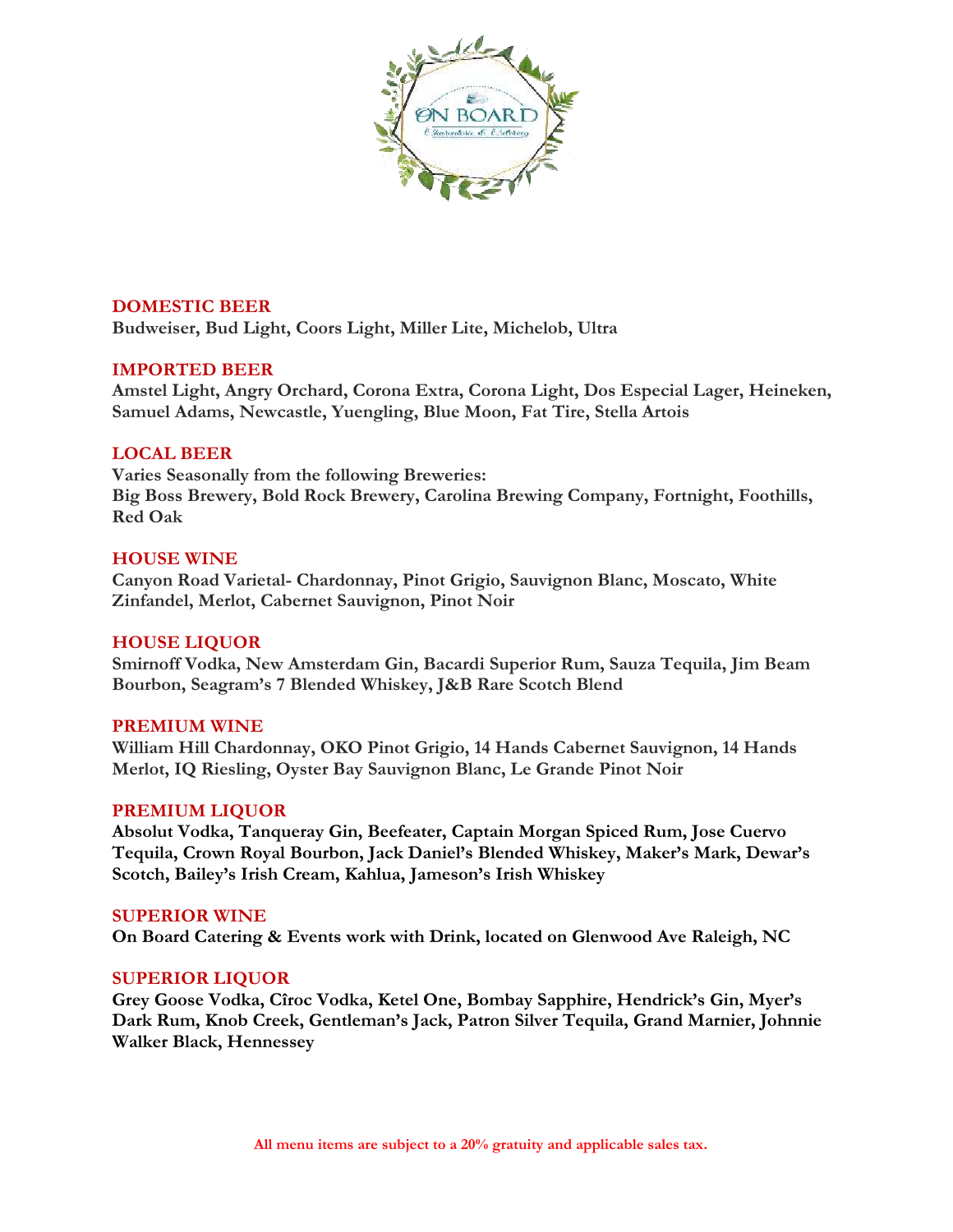

## **Table Setting Rental**

**Formal Table Setting is included with full-service package at no additional cost. Full-service is when you hire On Board Catering staff to serve your guests.**

**White table cloths, linen napkins, chinaware, glassware & silverware**

#### **Event Coordinator/ Preparation or Day of Event \$1200++**

**Why is so important to hire an event coordinator? Event Coordinators is more like a logistic coordinator who takes all the pressure off clients. They are more than just a coordinator and a friend but a therapist, counselor and wealth of knowledge in field that has so many moving parts. Event Coordinator assist bride with day of event; from conception to clean up. They meet with clients to work out event details, plan with the client caterer, entertainment, staff and clean up. Event coordinator will assist the day of itinerary. They create budgets and stick to them, as well as organize transportation, hire and wrangle keynote speakers or celebrities, hire A/V teams and equipment, and generally make sure the event runs smoothly, efficiently and handle any crisis that may come up. Event coordinator is the liaison between client and all vendors on the day of event. All additional decorations needed will go through the wedding coordinator.** 

## **Reservations/Deposit**

**Reservations will not be confirmed until receipt of contract and a non-refundable deposit in the amount of \$\_\_\_\_\_\_ is received by On Board Catering. If you are also planning additional events, an additional deposit is required for each event. These deposits will be applied to your final bill. You may pay online or mail your deposit to On Board Catering 2161 South Wilmington Street, North Carolina 27603. Payment may be made by bank check, money order, travelers check, Discover, Visa or Mastercard. We will, however, require a credit card to secure your booking. Upon receipt of your deposit and contract, we will send you a confirmation letter confirming the major details of your event. Final costs will be sent to you upon completion of all planning.**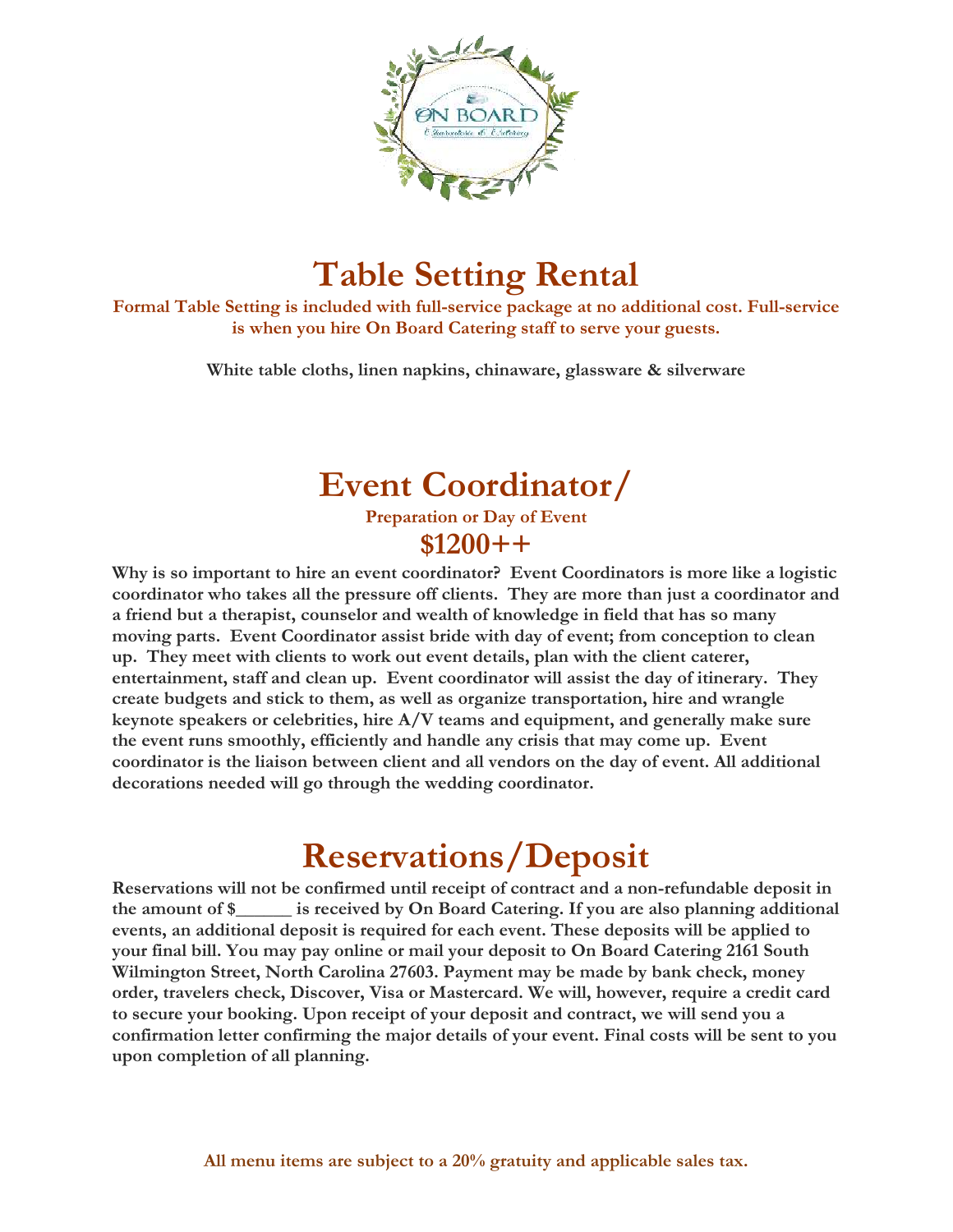

#### **ADDITIONAL DEPOSITS**

**Additional Deposits may be required to secure locations, rentals, and/or other vendors or services. You will be notified of these requirements should they apply. These additional deposits are also non-refundable upon receipt by the site provider or sub-contractor.** 

#### **EVENT PLANNING FEES**

**On Board Catering & Event Planning charges an \$\_\_\_\_\_\_\_\_\_ coordination fee on all services and goods provided. All deposits/payments will become non-refundable at time of receipt by On Board Catering Company (No later than 30 days prior to your event date). Any additions to your packages are acceptable provided we can secure the services requested within this time frame. If final payment is not received 30 days prior to your event date, On Board Catering reserves the right to charge the remaining balance on the credit card securing your reservation.**

#### **CANCELLATION**

**Any cancellations to event reservations must be made in writing to On Board Catering no later than 45 days prior to your event date. All deposits received by On Board Catering by and/or additional deposits for vendors, sites, rentals, etc. that secured services for your date will be forfeited. Expenses incurred by On Board Catering in advance preparation for the function will be the responsibility of the patron. Event dates and/or deposits are nontransferable. On Board Catering will not be responsible for failure to carry arrangements, which are beyond our control due to acts of God. All sales are subject to state tax.**

#### **PAYMENT INFORMATION**

**Final payment of the remaining balance due on your event is due NO LATER than 14 days prior to scheduled event date. Out-of-State checks will not be accepted closer than 21 days prior to your function. Changes to packages, services or items reserved are acceptable up until 21 days prior to your event. If changes are made regarding vendors or locations that have been secured with a deposit, this deposit this deposit will be forfeited. All deposits/payments will become non-refundable at time of receipt by On Board Catering. Any additions to your packages are acceptable provided we can secure the services requested within this time frame.**